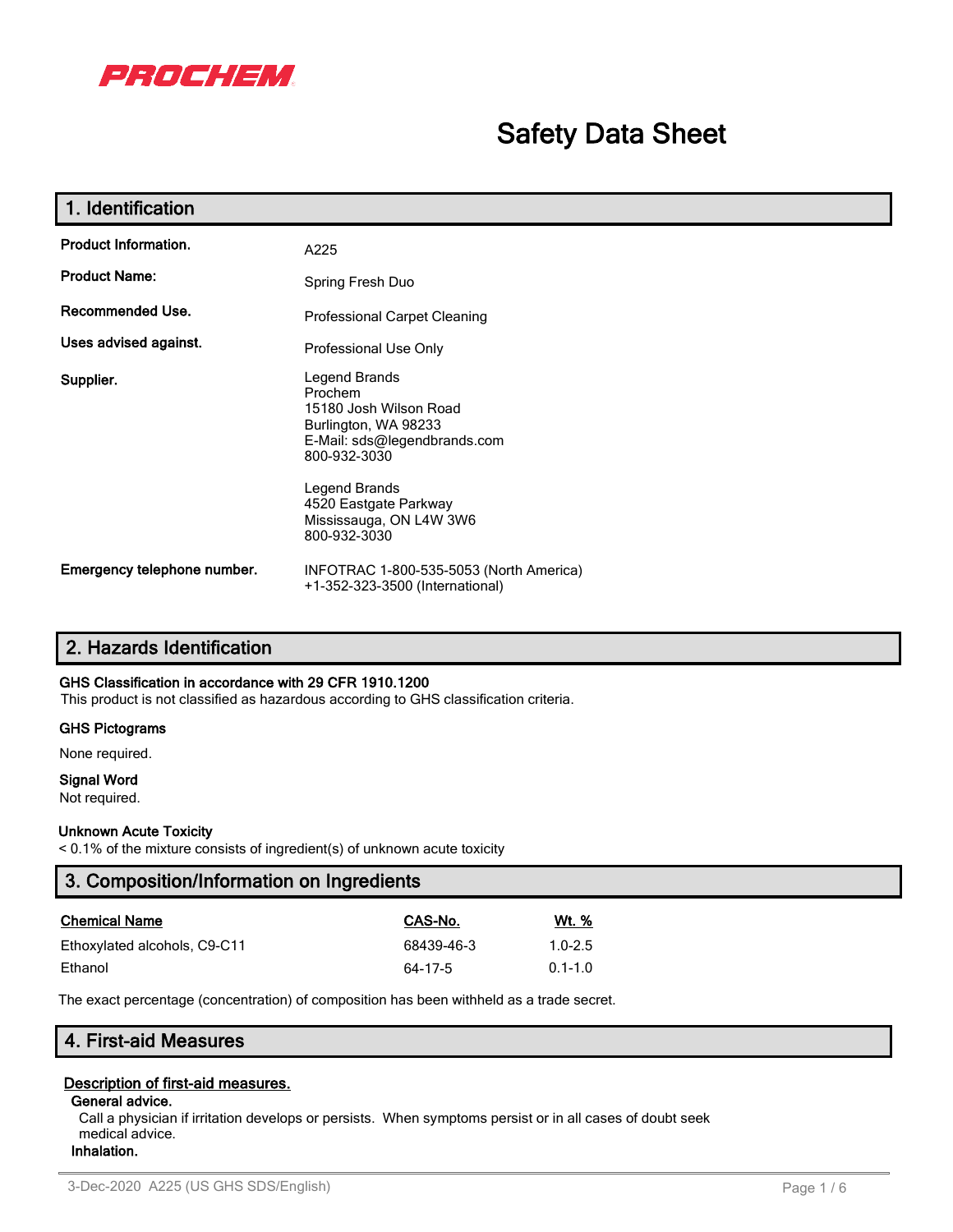#### Move to fresh air.

## **Skin contact.**

Wash off immediately with soap and plenty of water. Remove all contaminated clothes and shoes.

#### **Eye contact.**

Rinse thoroughly with plenty of water for at least 15 minutes and consult a physician. Remove contact lenses, if present.

#### **Ingestion.**

Do NOT induce vomiting. Never give anything by mouth to an unconscious person. Gently wipe or rinse the inside of the mouth with water.

#### **Symptoms.**

See Section 2.2, Label Elements and/or Section 11, Toxicological effects.

#### **Notes to physician.**

Treat symptomatically.

## **5. Fire-fighting Measures**

#### **Extinguishing media.**

#### **Suitable extinguishing media.**

Use extinguishing measures that are appropriate to local circumstances and the surrounding environment.

#### **Extinguishing media which shall not be used for safety reasons.**

High volume water jet.

#### **Special hazards arising from the substance or mixture.**

No information available.

#### **Advice for firefighters.**

As in any fire, wear self-contained breathing apparatus pressure-demand, MSHA/NIOSH (approved or equivalent) and full protective gear.

## **6. Accidental Release Measures**

### **Personal precautions, protective equipment and emergency procedures.**

#### **Personal precautions.**

Avoid contact with skin, eyes and clothing. Ensure adequate ventilation, especially in confined areas. Do not breathe vapors or spray mist.

#### **Advice for emergency responders.**

Use personal protection recommended in Section 8.

#### **Environmental precautions.**

Prevent product from entering drains. See Section 12 for additional Ecological information.

## **Methods and materials for containment and cleaning up.**

## **Methods for Containment.**

Prevent further leakage or spillage if safe to do so. Pick up and transfer to properly labeled containers.

#### **Methods for cleaning up.**

Use personal protective equipment as required.

#### **Reference to other sections.**

See section 8 for more information.

## **7. Handling and Storage**

#### **Conditions for safe storage, including any incompatibilities.**

#### **Advice on safe handling.**

Handle in accordance with good industrial hygiene and safety practice.

#### **Hygiene measures.**

See section 7 for more information.

#### **Storage Conditions.**

Keep containers tightly closed in a cool, well-ventilated place.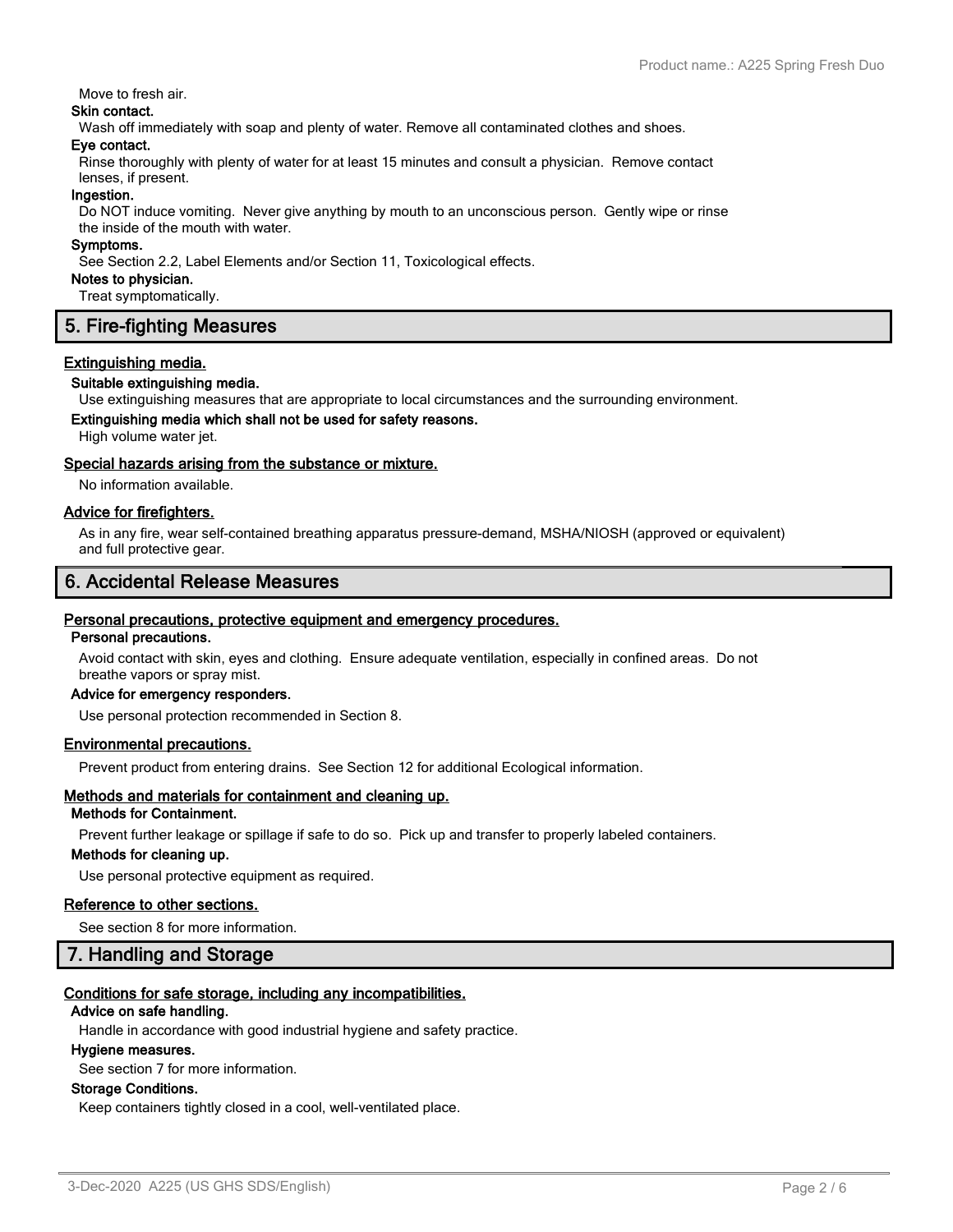## **8. Exposure Controls/Personal Protection**

| <b>Ingredients with Occupational Exposure Limits</b><br><b>Chemical Name</b> | ACGIH TLV-TWA | <b>ACGIH-TLV STEL</b> | <b>OSHA PEL-TWA</b> | <b>OSHA PEL-CEILING</b> |
|------------------------------------------------------------------------------|---------------|-----------------------|---------------------|-------------------------|
| Ethanol                                                                      | N.E.          | $1000$ ppm            | $1000$ ppm          | N.E.                    |

**TLV = Threshold Limit Value TWA = Time Weighted Average PEL = Permissible Exposure Limit STEL = Short-Term Exposure Limit N.E. = Not Established**

#### **Engineering Measures.**

Showers, eyewash stations, and ventilation systems.

#### **Personal protective equipment.**

#### **Eye/Face Protection.**

Safety glasses with side-shields.

#### **Skin and body protection.**

Wear suitable protective clothing.

#### **Respiratory protection.**

In case of insufficient ventilation wear suitable respiratory equipment.

### **9. Physical and chemical properties.**

#### **Information on basic physical and chemical properties.**

| <b>Physical state</b>                     | Liquid                   |
|-------------------------------------------|--------------------------|
| Appearance                                | Clear                    |
| Color                                     | Colorless                |
| Odor                                      | Herbal                   |
| <b>Odor Threshold</b>                     | No Information           |
| рH                                        | 7.65                     |
| Melting/freezing point., °C (°F)          | No Information           |
| Flash Point., °C (°F)                     | > 94 (> 201.20)          |
| Boiling point/boiling range., °C (°F)     | 78 - 100 (172.4 - 212)   |
| <b>Evaporation rate</b>                   | No Information Available |
| <b>Explosive properties.</b>              | No Information           |
| Vapor pressure.                           | No Information           |
| Vapor density.                            | No Information           |
| Specific Gravity. (g/cm <sup>3</sup> )    | 0.995                    |
| Water solubility.                         | Soluble                  |
| Partition coefficient.                    | No Information           |
| Autoignition temperature., °C             | No Information           |
| Decomposition Temperature °C.             | No Information           |
| Viscosity, kinematic.                     | No Information           |
| Other information.                        |                          |
| Volatile organic compounds (VOC) content. | 0.03% at 12 oz./gallon   |
| Density, Ib/gal                           | No Information           |
|                                           |                          |

## **10. Stability and Reactivity**

#### **Reactivity.**

Stable under normal conditions.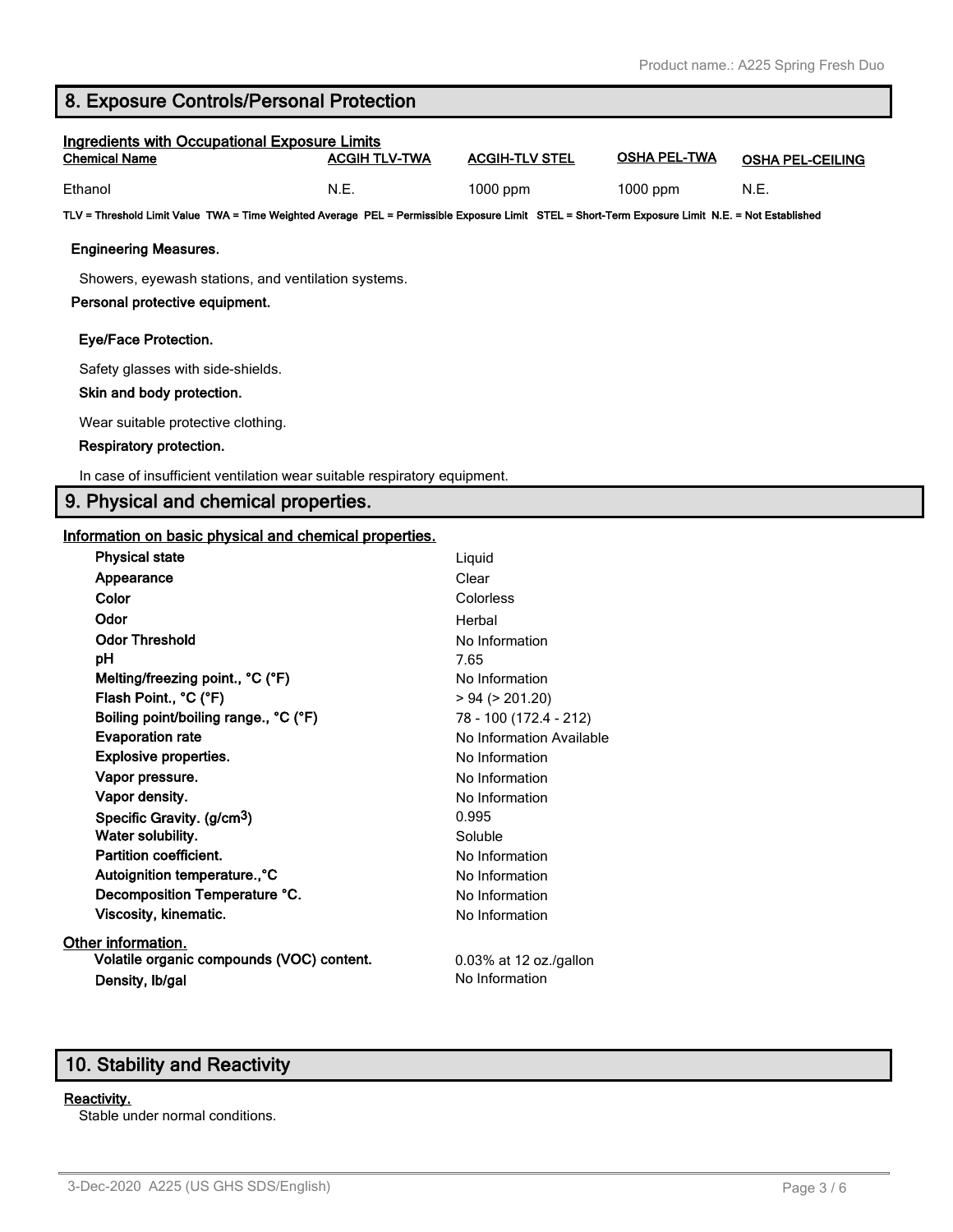#### **Chemical stability.**

Stable under recommended storage conditions.

#### **Possibility of hazardous reactions.**

None known based on information supplied.

#### **Conditions to Avoid.**

None known.

#### **Incompatible Materials.**

None known based on information supplied.

#### **Hazardous Decomposition Products.**

None known.

#### **11. Toxicological Information**

#### **Information on toxicological effects.**

#### **Acute toxicity.**

**Product Information**

No Information

#### **Component Information.**

#### **CAS-No. Chemical Name LD50 Oral LD50 Dermal LC50 Inhalation**

N.I. = No Information

### **Skin corrosion/irritation.**

SKIN IRRITANT.

#### **Eye damage/irritation.**

No Information

#### **Respiratory or skin sensitization.**

No Information

#### **Ingestion.**

No Information

#### **Germ cell mutagenicity.**

No Information

#### **Carcinogenicity.** No Information

**Reproductive toxicity.**

No Information

## **Specific target organ systemic toxicity (single exposure).**

No Information

## **Specific target organ systemic toxicity (repeated exposure).**

No Information

## **Aspiration hazard.**

No Information

## **Primary Route(s) of Entry**

No Information

64-17-5 Ethanol 8300 mg/kg Rat N.I. 124.7 mg/L Rat (Vapor)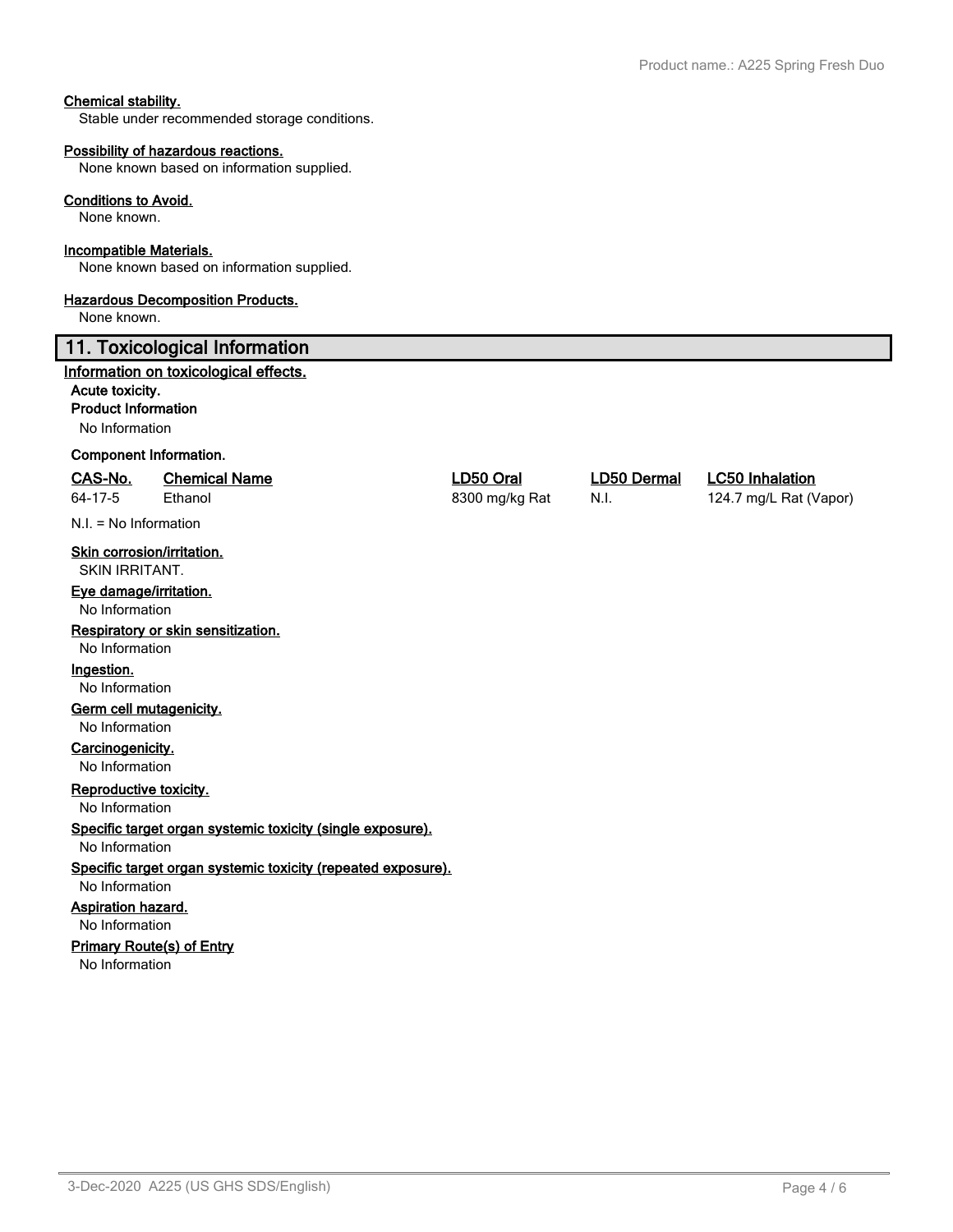## **12. Ecological Information**

#### **Toxicity.**

1.50% of the mixture consists of ingredient(s) of unknown aquatic toxicity

#### **Ecotoxicity effects.**

| <b>Chemical Name</b> | Toxicity to algae | Toxicity to fish              | Toxicity to daphnia and other<br>aquatic invertebrates |
|----------------------|-------------------|-------------------------------|--------------------------------------------------------|
|                      |                   | LC50 96 h Oncorhynchus mykiss |                                                        |
| Ethanol<br>64-17-5   |                   | 12.0 - 16.0 mL/L, LC50 96 h   | LC50 48 h Daphnia magna 9268                           |
|                      |                   | Pimephales promelas >100 mg/  | - 14221 mg/L, EC50 48 h                                |
|                      |                   | L. LC50 96 h Pimephales       | Daphnia magna 2 mg/L                                   |
|                      |                   | promelas 13400 - 15100 mg/L   |                                                        |

#### **Persistence and degradability.**

No data are available on the product itself.

#### **Bioaccumulative potential.**

Discharge into the environment must be avoided.

| CAS-No.                             | <b>Chemical Name</b> | log POW |
|-------------------------------------|----------------------|---------|
| 64-17-5                             | Ethanol              | $-0.32$ |
| Mobility in soil.<br>No information |                      |         |

#### **Other adverse effects.**

No information

#### **13. Disposal Considerations**

#### **Waste Disposal Guidance.**

Disposal should be in accordance with applicable regional, national and local laws and regulations.

# **14. Transport Information DOT Hazard Class:** Not regulated **IMDG** Hazard Class: Not regulated

## **IATA** Not regulated

## **15. Regulatory Information**

## **International Inventories:**

| TSCA                 | Complies |
|----------------------|----------|
| DSL                  | Complies |
| <b>DSL/NDSL</b>      | Complies |
| <b>EINECS/ELINCS</b> |          |
| <b>ENCS</b>          | Complies |
| <b>IECSC</b>         | Complies |
| KECI                 | Complies |
| <b>PICCS</b>         |          |
| <b>AICS</b>          | Complies |
| <b>NZIoC</b>         | Complies |
| TCSI                 |          |